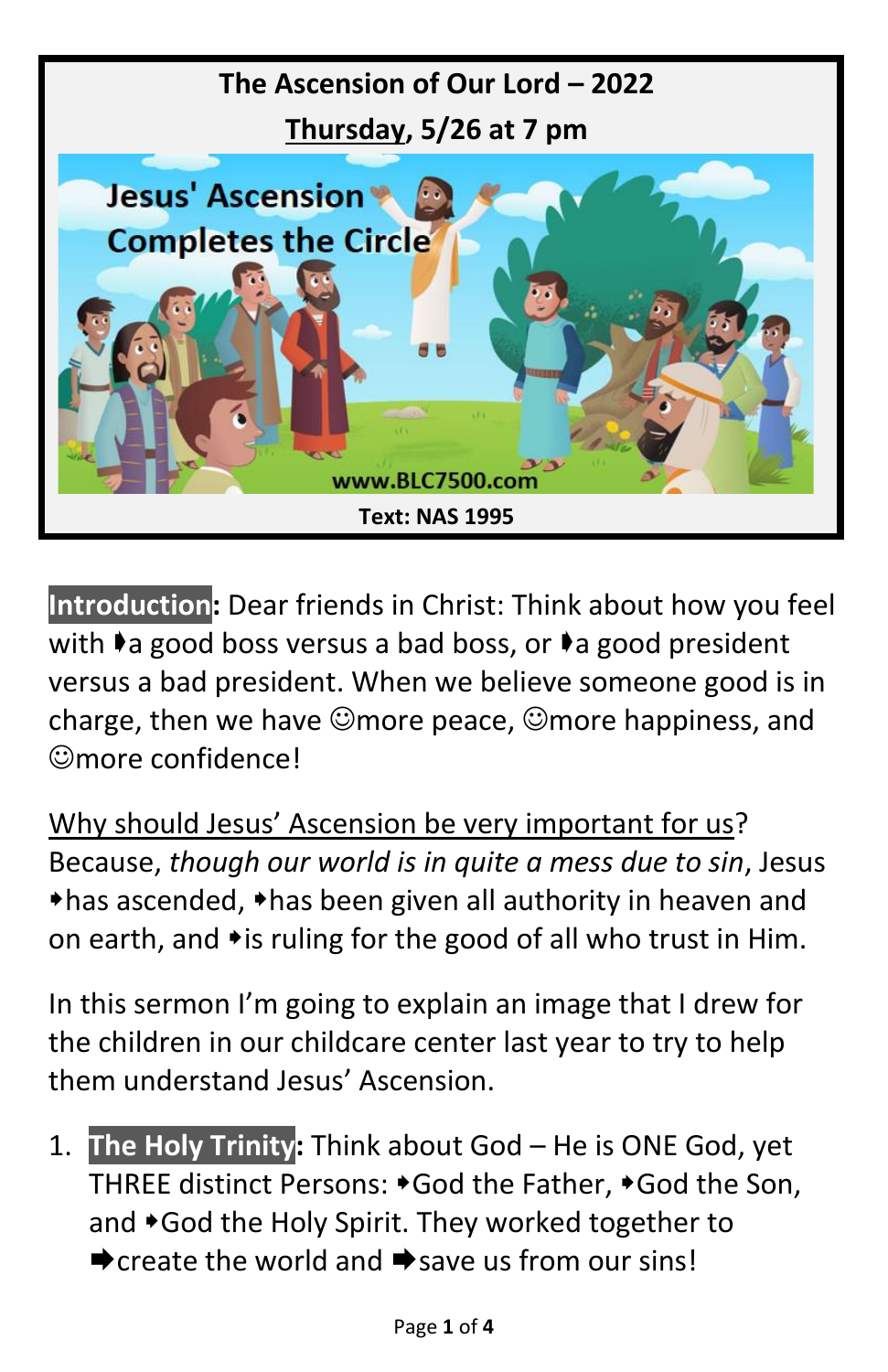

- 2. **The Fulness of Time – The Annunciation:** That is when God the Father sent His Son into the world (Gal. 4:4-5): \*Gabriel spoke to Mary, \*she said "Yes" (Luke 1:26-38), and \*immediately the Son of God put on flesh in her womb by the Holy Spirit.
- 3. **The Birth of God's Son – Christmas:** He was born in Bethlehem (Micah 5:2) and laid in a manger (Luke 2:7). Then, *when He was eight days old*, He was circumcised and given the name Jesus (Luke 2:21).
- 4. **Jesus Was Baptized:** We know Jesus grew up in Nazareth and we are aware of Him being found in the temple when He was 12 years old, *but the Bible quickly moves us from His birth to His baptism*:
	- a. John the Baptizer:  $\blacktriangleright$  His ministry was prophesied through Isaiah (40:1-5),  $\triangle$  he was six months older than Jesus (Luke 1:36), and  $\triangle$ he baptized at the Jordan River (Matt. 3:6).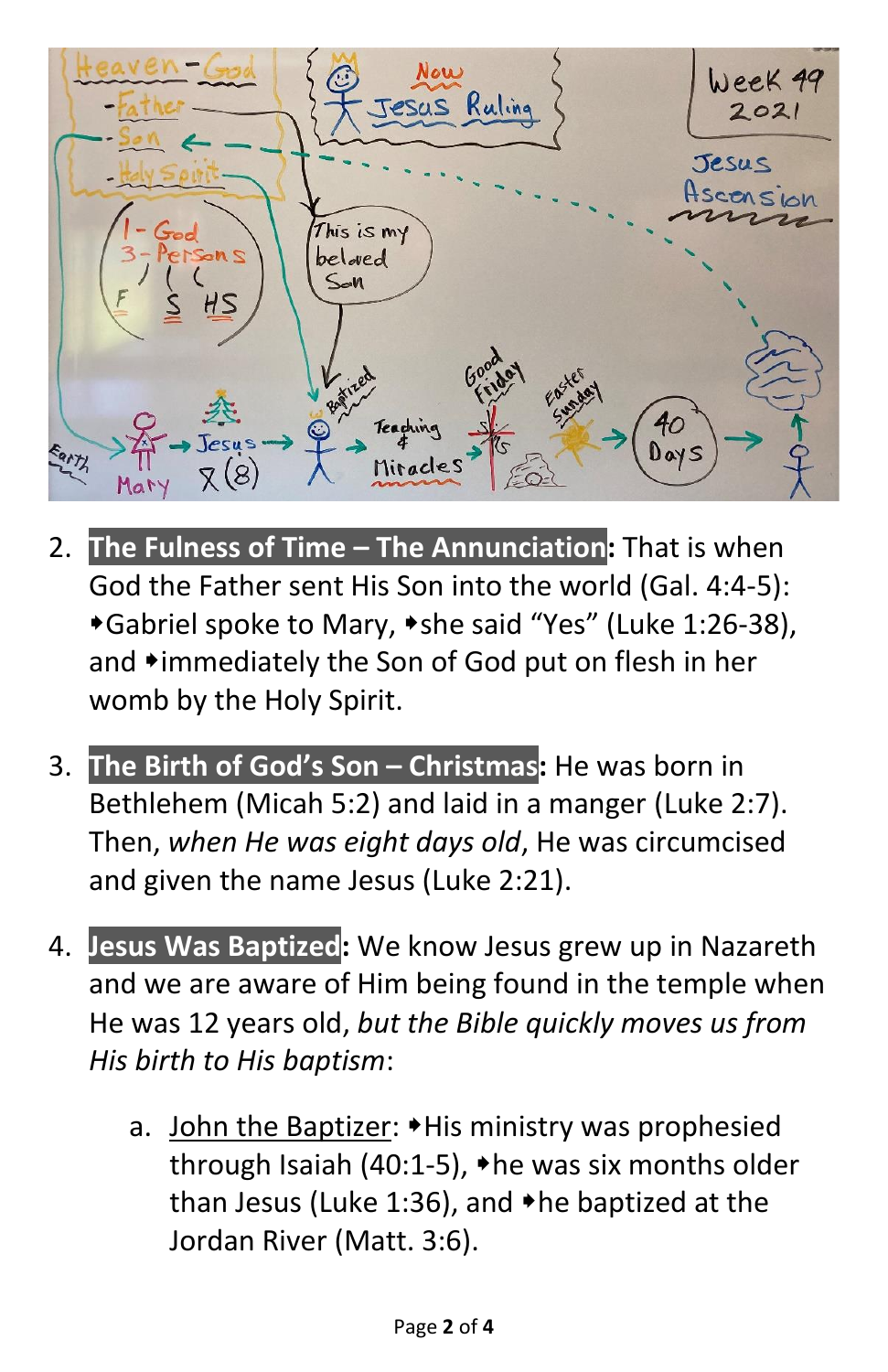- b. Divine Clarification: Jesus was baptized by John; then God the Father anointed Him with the Holy Spirit; and then God the Father spoke from heaven: "This is My beloved Son" (Matt. 3:17).
- 5. **Jesus' Ministry:** He did *much teaching* and performed *many miracles*. Everyone should have understood that Jesus is the Promised Messiah, *but sadly many did not*. On one hand more followed Jesus, but on the other hand the Jewish leaders grew in their hatred for Jesus and their desire to put Him to death.
- 6. **Good Friday:** In perfect obedience to God the Father, Jesus received all sins and all of God's eternal wrath for those sins (Matt. 26:39; 1 John 2:2). Then, *when His saving work was finished*, He laid down His life (Luke 23:46)!
- 7. **Holy Saturday:** As God created in six days *Sunday through Friday*, and rested on Saturday, so the body of Jesus was placed in a new tomb late on Friday and rested there during all of Saturday.
- 8. **Easter Sunday:** Just as Jesus had promised, God the Father raised Him to life on the third day (Matt. 16:21); therefore, let us be sure \*His payment was accepted, \*His teachings are true, and  $\rightarrow$  we will be raised when He returns!
- 9. **40 days:** That's the period when Jesus appeared to many of His followers to show them that He is alive. Then, *on the 40th day*, Jesus ascended into heaven. The Bible tells us that "a cloud received Him out of their sight" (Acts 1:9).
- 10. **Welcome Home:** This vision shown to Daniel helps us to understand what happened when Jesus ascended into